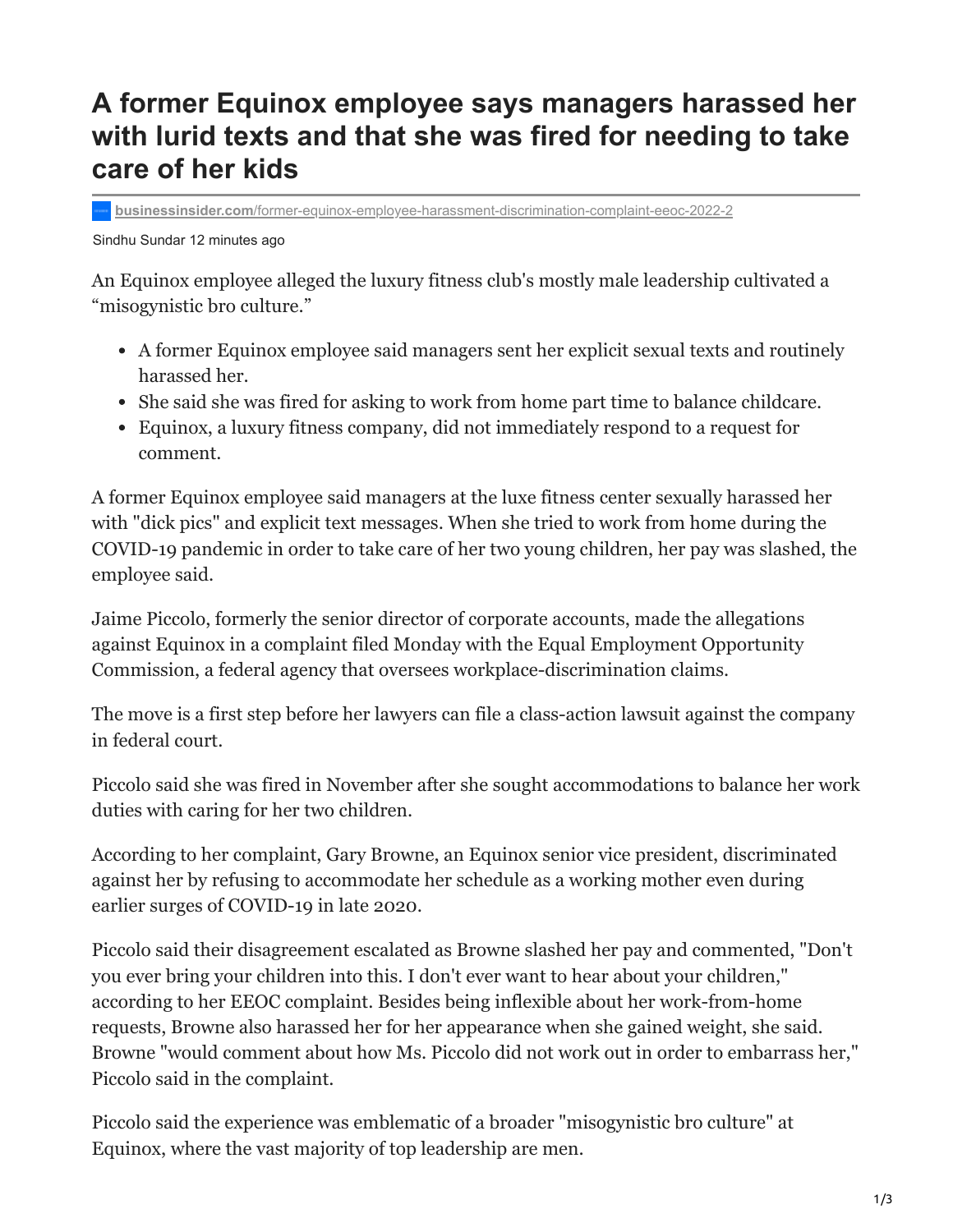"It would not be an understatement to say that Equinox's workplace culture is uniquely and ubiquitously misogynistic and anti-women," Piccolo said in her complaint. "Indeed, over and over again, Equinox's female employees – particularly mothers – are subjected to egregious discrimination and sexual harassment, including sexual assault, and, like clockwork, Equinox turns a blind eye to this unlawful conduct and retaliates against those who are brave enough to report it."

Equinox did not immediately respond to emailed requests for comment Monday.

## **Piccolo says she was harassed by more than half a dozen male managers**

According to Piccolo, Equinox leadership cultivated an environment in which managers were not held accountable for harassing employees at work.

She said she was harassed by more than half a dozen male managers and executives during her nearly two decades at the company.

For instance, Piccolo said Jed Prisby, a former senior director of club operations, barraged her with "numerous dick pics over the years," "rubbed up against her" at work events, and sent her explicit messages describing sexual fantasies.

Prisby was later fired but only after it was discovered he was sleeping with one of his direct reports, according to the complaint. Piccolo said her claims about his sexual harassment went ignored.

Piccolo said several other regional directors including Brian DeCato, who has since resigned, also harassed her and other employees.

Piccolo's complaint is the latest in a chorus of allegations about sexual harassment and discrimination at Equinox. At least two lawsuits have been brought over DeCato's behavior, and female managers have also sued the company over allegations of gender and pregnancy discrimination.

## **Piccolo's complaint wasn't filed in court, but she plans to sue Equinox soon**

Piccolo filed her complaint Monday with the Equal Employment Opportunity Commission, which is often a required first step before employees can bring harassment claims in federal court.

The EEOC oversees federal workplace-discrimination laws. In most cases, employees must first file their harassment claims with the agency before bringing a lawsuit in federal court.